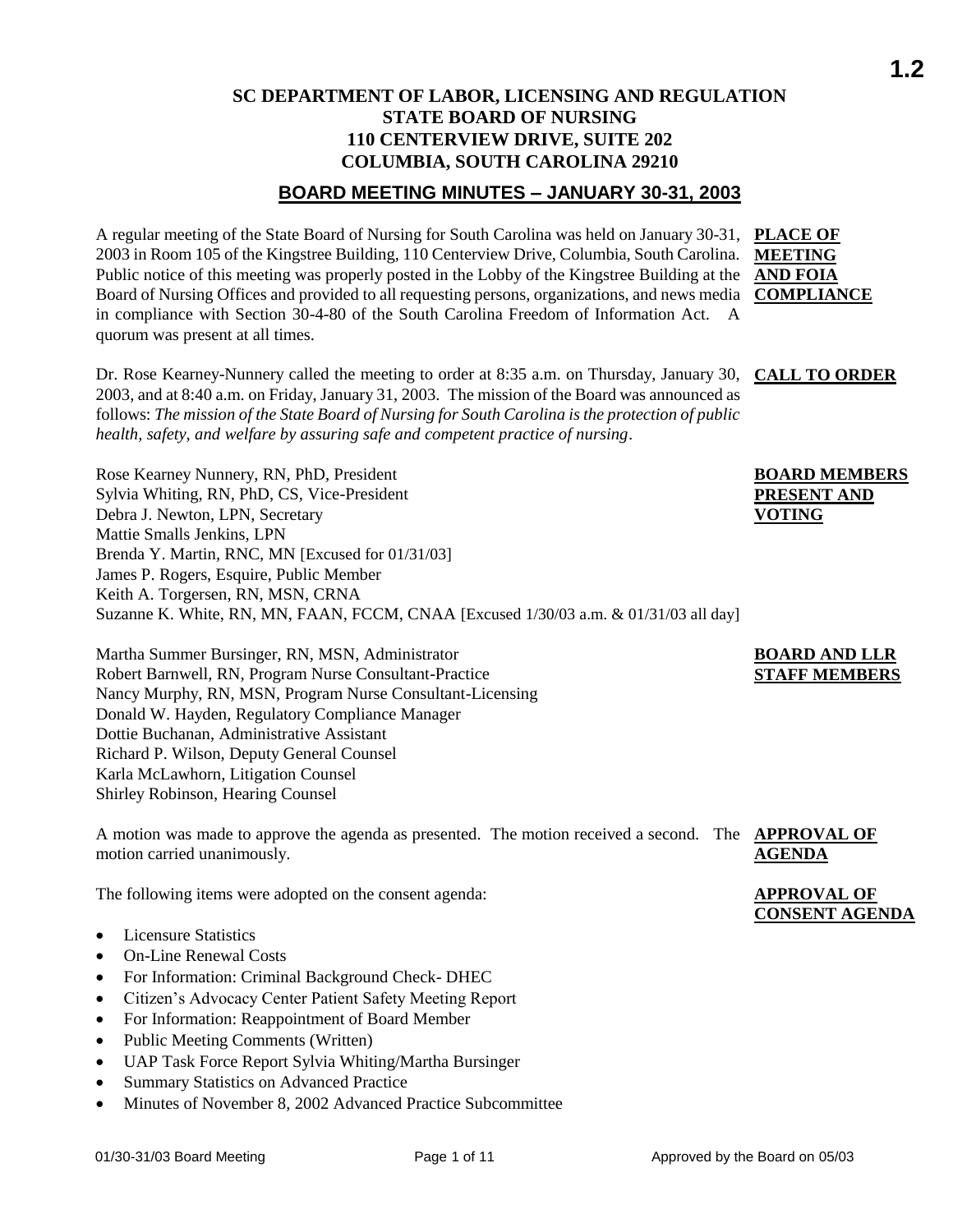- Minutes of December 12, 2002 Nursing Practice and Standards Committee
- Recommendation Regarding Advisory Opinion #44
- Recommended Membership Appointments for Nursing Practice and Standards Committee and Advanced Practice Subcommittee
- Approval of December 5, 2002 Disciplinary Review Committee (DRC) Minutes
- Approval of November 26, 2002 Investigative Review Committee (IRC) Minutes
- Unlicensed Practice
- Revised Policy on Civil Penalties for Unlicensed Practice Engine Act Conformity
- For Approval: December 17, 2002 Advisory Committee on Nursing Minutes
- For Approval: Recommended New Advisory Committee on Nursing Members
- For Information: New Advisory Committee on Nursing Officers
- For Approval: Recommended Advisory Committee on Nursing By Laws Revisions
- For Information: Intent to Expand Program Spartanburg Technical College
- For Ratification: Licensure Recommendations
- For Information: Licensure Announcements

| A motion was made to adopt the Consent Agenda. The motion received a second. The motion |  |               |
|-----------------------------------------------------------------------------------------|--|---------------|
| carried unanimously.                                                                    |  | <b>MOTION</b> |

Minutes of the October 22, 2002 Conference Call Meeting and November 21-22, 2002 Board Meeting Minutes were presented for Board review and approval.

A motion was made to approve the October 22, 2002 Conference Call Meeting minutes with **MOTION** editorial changes. The motion received a second. The motion carried unanimously.

A motion was made to defer approval of the November 20, 2002 Public Forum Minutes to the **MOTION** March 2003 Meeting. The motion received a second. The motion carried unanimously.

A motion was made to approve the November 21-22, 2002 Board Meeting minutes with editorial **MOTION** changes. The motion received a second. The motion carried unanimously.

### ADMINISTRATOR'S REPORT

### Renewal

Ms. Bursinger reported that the option for on-line renewal has been well received and utilized in **UPDATE** the first year offered to all licensees not currently under disciplinary action. Approximately 10,000 licensees have renewed on-line to date.

### Practitioner Remediation and Enhancement Partnership (PREP)

We are waiting to hear from a facility about possible participation in the Practitioner Remediation PROJECTS and Enhancement Partnership (PREP). More meetings will be held with potential participants when the nurse practice consultant for education position is filled.

### Homeland Security

The Board discussed ways to obtain information from nurses willing to volunteer in the event of a natural as well as one of bioterrorism or mass destruction. Information on volunteering will be published in the SC Nurse with information, posted on the Board's web site and on the next renewal forms. Board staff will develop a form for review by the Advisory Committee on Nursing on February 18, 2003 and approval by the Board in March 2003.

#### Mid-Year Meeting **NATIONAL**

# **SPECIAL**

**LICENSURE** 

**APPROVAL OF MINUTES**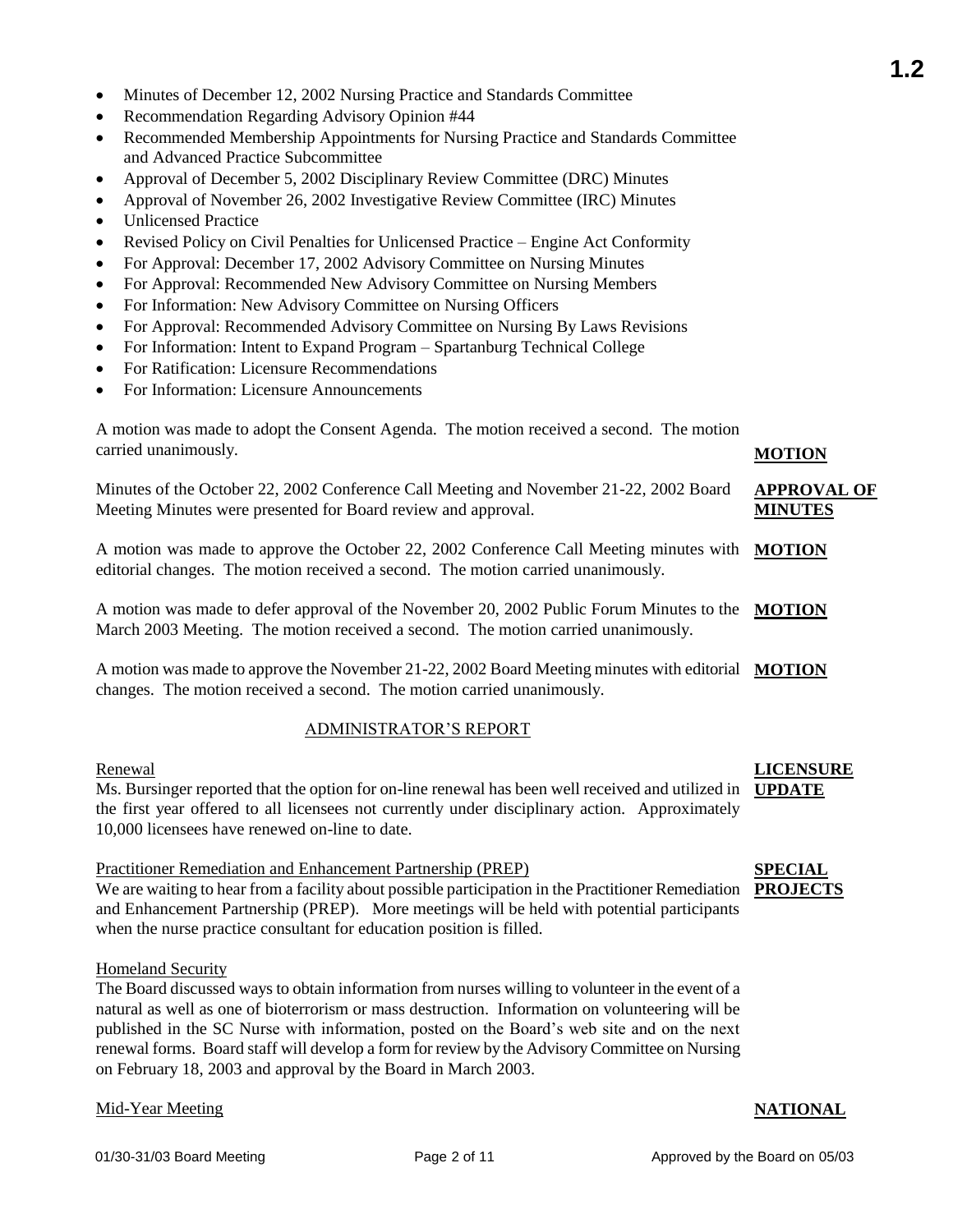Requests for Dr. Kearney-Nunnery, Dr. Whiting, Ms. Martin, Ms. White and Ms. Newton representing the Board and Ms. Bursinger and Ms. Murphy from staff to attend the National Council of State Boards of Nursing (NCSBN) Mid-Year Meeting will be submitted for approval. Representatives attending the meeting will report to the Board at the May 2003 meeting. The NCSBN Mid-Year meeting will be held in Savannah, Georgia March 26-27, 2003 with a meeting of board administrators and presidents on March 25, 2003.

#### Compact

Ms. Bursinger and Ms. McClain provided the NCSBN Multi-State Nurse Licensure Compact (Compact) information to the S.C. Department of Labor, Licensing and Regulation Director Adrienne R. Youmans. It was reported that the Georgia Board of Nursing (RN) would not be participating in the Compact.

The Board approved the concept of the Compact at a regular board meeting in July 2002. The Advanced Practice Registered Nurse (APRN) Compact was approved by NCSBN in August 2002. No states have enacted the APRN Compact thus far.

A motion was made to include the National Council of State Boards of Nursing Advanced **MOTION** Practice Registered Nurse Compact language in the concept of the compact. The motion received a second. The motion failed with two ayes and four nays.

A motion was made to request the Advanced Practice Subcommittee of the Nursing Practice and **MOTION** Standards Committee to review the National Council of State Boards of Nursing Advanced Practice Registered Nurse Compact and make a recommendation to the Board at their March 2003 meeting. The motion received a second. The motion carried unanimously.

Ms. Bursinger presented information on electronic tracking of legislative information. Legislative **ELECTRONIC**  information offers a service for individuals to track legislation and have it delivered by email. This electronic tracking service can be accessed at [http://www.scstatehouse.net/.](http://www.scstatehouse.net/) Committee LEGISLATIVE meeting agendas can also be found on this site. Board staff has provided the LLR-Legislative Liaison Office a trigger word list to assist in their tracking of legislation affecting the practice of nursing and will continue to update this list as the practice of nursing changes.

Ms. Bursinger asked that Board Members respond to emails regarding legislation promptly so that she will properly represent the entire Board's stance on legislative issues. We are often given only 24 hours notice to provide the Board's position or attend a committee meeting to speak on various bills o prompt responses are necessary.

#### Diabetic Bill

Board would like to see licensed nurses provide appropriate training for those assisting with medication administration. Medication administration is a nursing function; however, the Board recognizes that unlicensed personnel are providing medication assistance.

#### **PRESIDENT'S REPORT**

The Board's Bylaws have not been revised since 1996. Staff will review and draft revised bylaws **BY LAWS** to include updating statutory references. A draft of the revised bylaws will be presented for Board review and approval.

### **REPORTS/UPDATES**

**COUNCIL OF** 

**STATE BOARDS OF NURSING (NCSBN)**

# **TRACKING OF INFORMATION**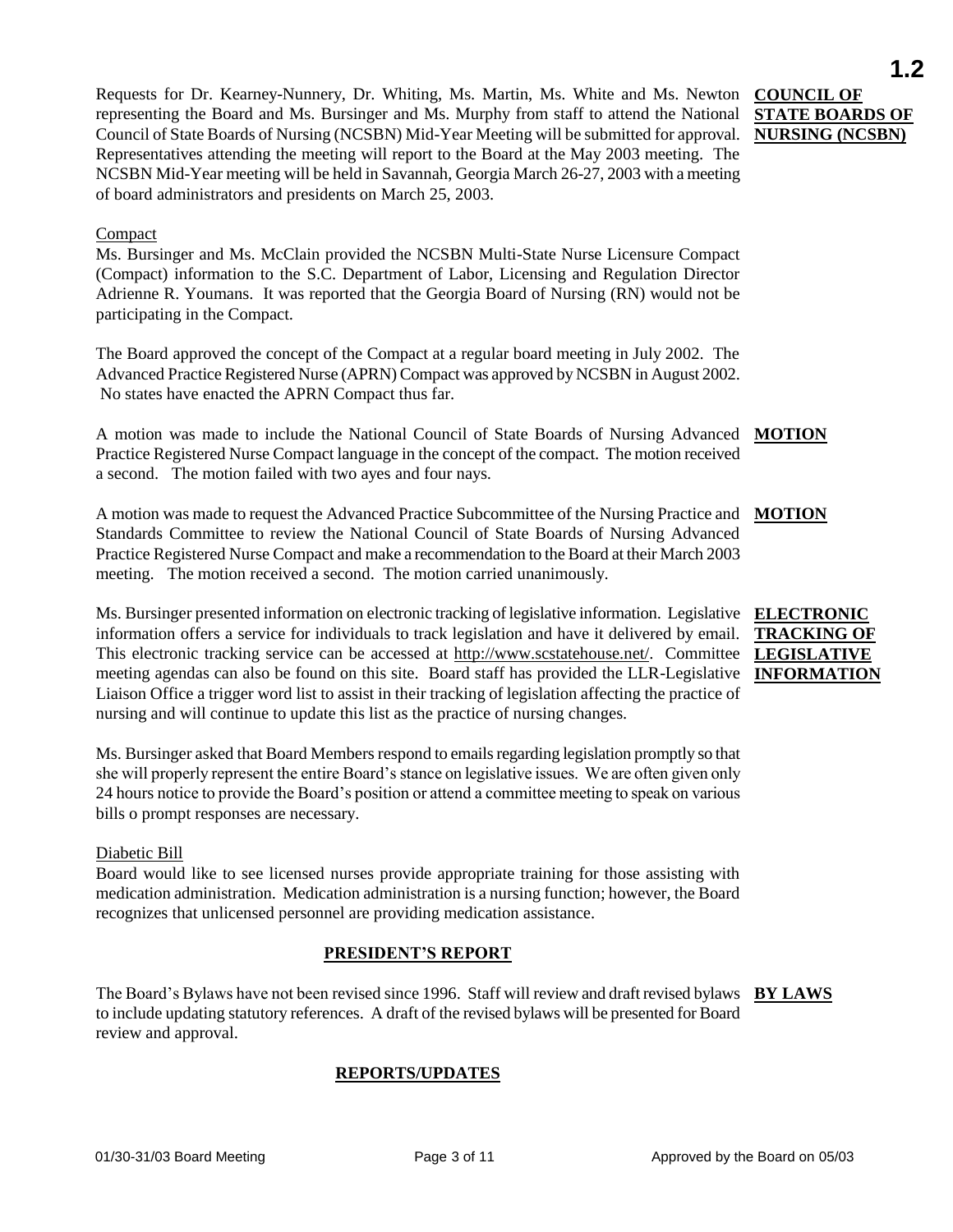The Board asks that future Recovering Professionals Program (RPP) quarterly reports also include **RECOVERING**  trends from the past years in the number of participants in the program. These trends should be shown in the areas normally included in the report as well as how nursing participants compare to **PROGRAM (RPP)** other participating boards.

A motion was made to request that representatives from the Recovering Professionals Program **MOTION** (RPP) to appear before the Board on an annual basis to address trends over past years in addition to their regular report. The motion received a second. The motion carried unanimously.

The Public Meetings to discuss revisions to the Nurse Practice Act (NPA) originally scheduled for Florence and Charleston were cancelled due to inclement weather in the Columbia area. These meetings will be rescheduled. New dates will be published on the Board's web site. The next **UPDATE** Public Meeting will held in Greenville on Thursday, February 6, 2003. All comments from these public meetings will be shared with the task force and Board members for consideration.

The Board discussed biennial licensure renewal. There has been concern about the loss of statistical data should the Board go to biennial renewal. It was noted that under the Compact statistical data would not reflect the true statistical data on nurses working in our state because they will not be licensed through our Board. Yearly data utilized by educational programs and employers will be lost. It has been suggested that all licenses be renewed every other year rather than renewing registered nurses (RN) one year and advanced practice registered nurses (APRN) and licensed practical nurses (LPN) during the next year. Having all licenses renewed in one year will assist in data collection making the data for all licenses have the same time frame.

Board members will review the draft including the definition of clinical nurse specialist (CNS) provided and submit their comments to the task force.

Stephanie Burgess reviewed a synopsis of the changes made to the advanced practice registered **APRN UPDATE** nurse (APRN) section that will go forward as a separate legislative initiative. Dentists have been added with physicians. Discussions continue on the term "delegated acts." Physicians feel that all acts in healthcare are delegated acts from the physician.

The Board reviewed the continuing education options included in the revision of the Nurse Practice Act (NPA).

A motion to include the option of continuing education (CE) regarding laws governing nursing in **MOTION** South Carolina as one of the options for renewal. The motion did not receive a second. The motion failed.

Mr. Wilson introduced Adrienne R. Youmans who was recently appointed by Governor Mark Sanders as Director for the S.C. Department of Labor, Licensing, and Regulation (LLR). Ms. Youmans had worked with LLR in its inception and was Deputy Director for Professional and Occupational Licensing, and previously worked closely with the medically related boards.

The Homeland Security Act (Act 339 of 2002) package passed in July 2002 includes the **IMPLEMENTA-**Emergency Health Powers Act (Section 44-4-100, et seq.). Section 44-4-570 of that Act addresses the licensing of out-of-state health care personnel during a declared state of emergency. It essentially provides for the licensing boards, in coordination with the S.C. Department of Health and Environmental Control (DHEC) and S.C. Department of Labor, Licensing and Regulation (LLR), to prescribe the duties of out-of-state emergency health care providers and waive any or all licensing requirements and fees so they may provide immediate assistance during

**PROFESSIONALS** 

**1.2**

## **NPA REVISION TASK FORCE**

### **CONTINUED COMPETENCE**

#### **NEW DIRECTOR - DEPT OF LABOR, LICENSING & REGULATION**

**TION OF HOMELAND SECURITY ACT**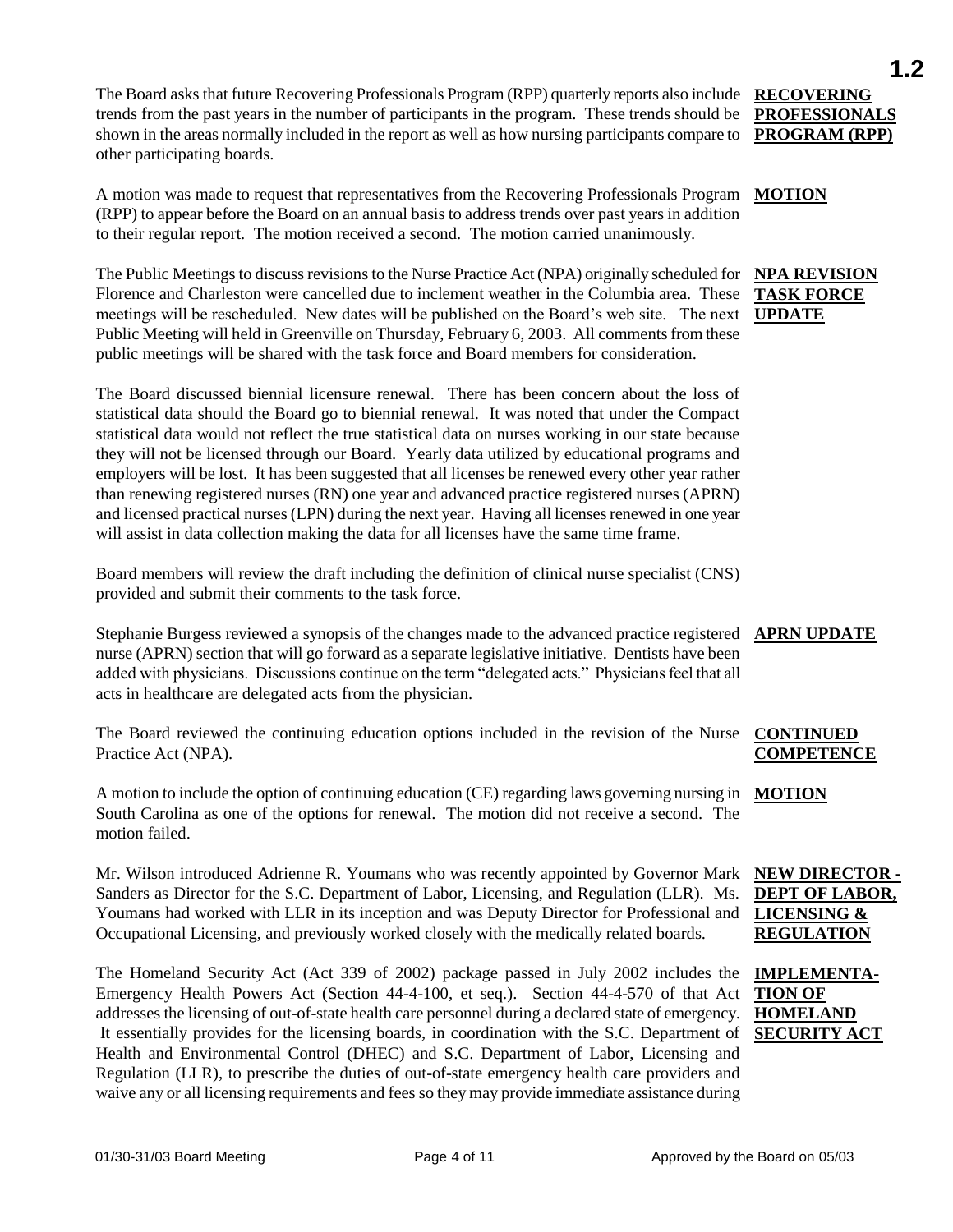a declared state of emergency. To memorialize the board's action in preparation for such an emergency, the Director of LLR will execute a Memorandum of Understanding (MOU) with the DHEC Commissioner to utilize such out-of-state health care providers as may be needed during a declared public health emergency. Specific areas of concern, such as, license in good standing, pending discipline, etc. will also be addressed. The LLR Office of General Counsel recommends that the licensing boards approve a limited waiver of all fees and licensing requirements for outof-state health care providers who are in good standing in their home state and who limit their activities to emergency response duties and responsibilities assigned and directed by DHEC representatives.

A motion was made to approve a limited waiver of all fees and licensing requirements for out-ofstate health care providers who are in good standing in their home state and limit their activities to emergency response duties and responsibilities assigned and directed by S.C. Department of Health and Environmental Control representatives. The motion received a second. The motion carried unanimously.

#### **PROGRAM NURSE CONSULTANT – PRACTICE**

In response to a letter from the South Carolina Association of Nurse Anesthetists (SCANA), the **CRNA ISSUES** Nursing Practice and Standards Committee and Advanced Practice Subcommittee unanimously recommend that the Board of Nursing adopt the position or a similar position statement as in the December 30, 2002 response to JoLee Gudmundson, Executive Director of SCANA.

#### Education/Training of Anesthesiologist Assistant Students

At their January 24, 2003 meeting, the Advanced Practice Subcommittee recommended that the Board of Nursing issue a statement that it is not within the certified registered nurse anesthetist (CRNA) scope of practice to participate in the education or training of anesthesiologist assistant students. They recommend that the Office of General Counsel review the statement and provide the Board with an opinion.

The Board of Medical Examiners license anesthesiologist assistants (AA) who work under the supervision of an anesthesiologist in a one anesthesiologist to two AAs ratio. David Datwyler, President, South Carolina Association of Nurse Anesthetists, reported that there is no provision in law for a CRNA to supervise an AA student and questioned whether AA students may legally practice in our state.

A motion was made to approve the recommendation from the Nursing Practice and Standards **MOTION**Committee that it is not within the scope of practice of a Certified Registered Nurse Anesthetists in South Carolina to supervise Anesthesiologist Assistants students. The motion received a second. The motion carried with one abstention.

#### CRNA Performance of Invasive Line Placement Practice

During recent weeks, there have been questions related to Certified Registered Nurse Anesthetists (CRNA) scope of practice relating to epidural and other invasive line placement. There are many unresolved questions and concerns related to CRNA practice in South Carolina and the nation.

On January 8, 2003, Dr. Roger A. Ray, President of the S.C. Board of Medical Examiners, reported that at their February 5, 2003 meeting, their board would address the issue of delegation of invasive lines placements to CRNAs by a physician. Dr. Ray is requesting a position from the Board of Nursing to be presented at that meeting.

### **MOTION**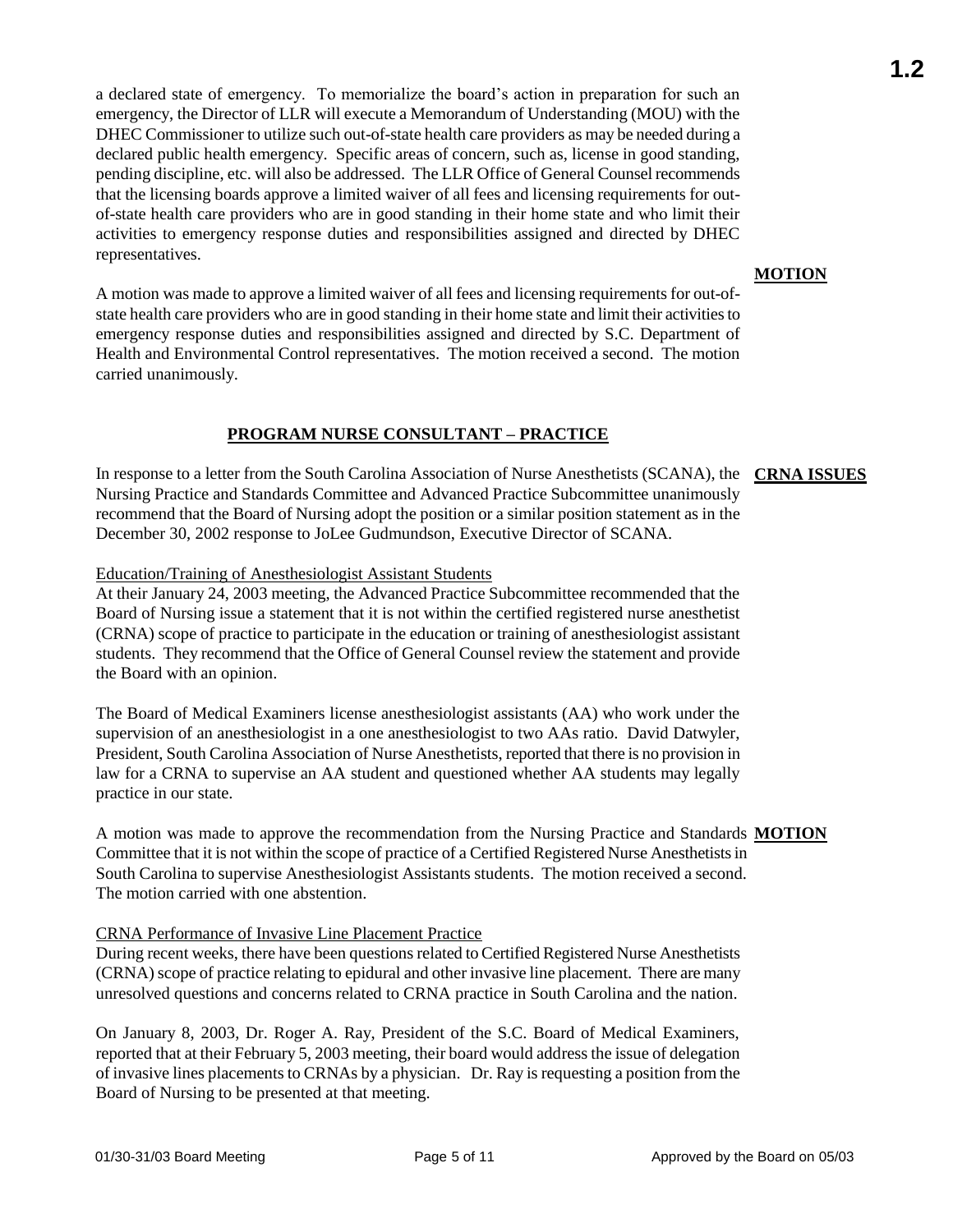David Datwyler, CRNA reported that placement of central lines is taught in CRNA programs as required by national guidelines. He further states that the CRNA scope of practice is defined by those national guidelines.

A motion was made stating that it is the position of the South Carolina Board of Nursing that it is **MOTION** within the scope of practice for Certified Registered Nurse Anesthetists (CRNA) to place invasive monitoring lines when the CRNA has demonstrated skill competency and when the written guidelines under which the CRNA practices and allows the CRNA to do so. The motion received a second. The motion carried.

The Nursing Practice and Standards Committee and Advanced Practice Subcommittee recommend that the Board adopt a revised "Position Statement on Pharmacotherapeutics Education Required for Prescriptive Authority Application." This proposal makes several changes and clarifications from the current policy. One of the major changes provides for how an advanced practice registered nurse (APRN) with prescriptive authority from another state will be considered eligible for South Carolina privileges. Those with current out of state prescriptive authority and those whose authority has expired by less than six months would be required to document 15 hours of pharmacotherapeutics hours in the past two years. Those whose prescriptive authority in another state has expired by more than six months must document 45 contact hours in the preceding two years to attain initial authority in South Carolina.

A motion was made to approve the recommended Position Statement on Pharmacotherapeutics Education Required for Prescriptive Authority Application draft dated January 13, 2003 and adding "Failure to comply will result in disciplinary actions" to #2 under Renewal Application Requirements and adding "evidence of pharmacotherapeutics education" after "following" in #4. This policy becomes effective July 1, 2003. The motion received a second. The motion carried unanimously. **MOTION**

As requested by the Board, the Advanced Practice Subcommittee of the Nursing Practice and Standards Committee reviewed the Advanced Practice Registered Nurse (APRN) audit letter. The Advanced Practice Subcommittee also considered that the 2003 implementation be for pilot purposes and to hold any disciplinary actions until after the 2004 audit. However, following subsequent discussion, the subcommittee voted unanimously to move forward with full implementation in 2003 and not as a pilot.

A motion was made to approve the Advanced Practice Registered Nurse (APRN) audit letter as **MOTION** presented. The motion received a second. The motion carried unanimously.

A motion was made to accept the implementation plan with changes that March 2003 be changed **MOTION** to May 2003 for random computer selection and notification sent to those selected and to change March-April to May –June for the period when incomplete audit information or audit information not submitted would be considered out of compliance and for those files to be referred to regulatory compliance for possible discipline. The motion received a second. The motion carried unanimously.

The Nursing Practice and Standards Committee recommends the following revisions to existing advisory opinions: 1) Deletion of Advisory Opinion #9, which would eliminate insertion/reinsertion of nasogastric tubes as an additional act for the licensed practical nurse (LPN) **REVISIONS**and encourage practical nursing education programs to teach this task as an expected competency upon graduation; and 2) Revision of Advisory Opinion #29 to state that it is not within the LPN

**APRN AUDIT LETTER / PROCEDURE OUTLINE**

**AUTHORITY APPLICATON**

## **ADVISORY OPINION**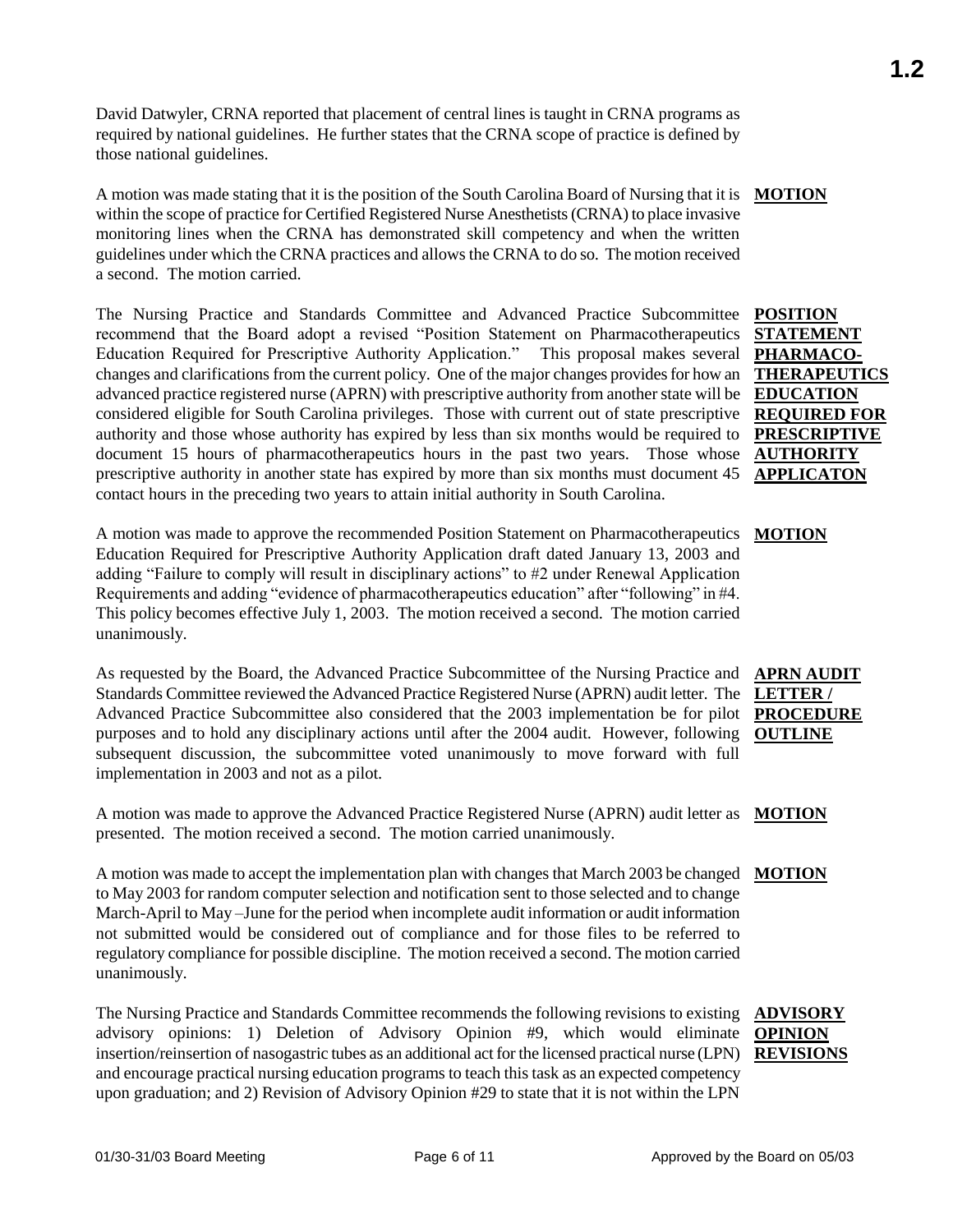scope of practice to perform sharps debridement of necrotic tissue.

A motion was made delete Advisory Opinion #9 based on recommendation of the Nursing **MOTION** Practice and Standards Committee and that PN educators be notified that this is expected as part of curriculum. The motion received a second. The motion carried unanimously.

A motion was made to accept Advisory Opinion #29 with the inclusion of a statement that sharps debridement is not within the scope of practice for a licensed practical nurse. The motion received a second. The motion carried unanimously. **MOTION**

### **REGULATORY COMPLIANCE MANAGER**

The Board reviewed and discussed the Minutes of the Investigative Review Committee meeting **APPROVAL OF IRC** held on November 26, 2002. **MINUTES** 

Ms. Martin recused herself from discussion and voting.

A motion was made to approve the Minutes of the November 26, 2002 Investigative Review **MOTION** Committee meeting as amended. The motion received a second. The motion carried unanimously.

The Board asked that all future presentations of minutes on the consent agenda include the signature of the panel chairperson.

The Board reviewed cases and recommendations from the hearing panel. Respondents appeared **CERTIFIED PANEL**  before the Board to respond to questions from the Board.

6.4a - Although properly notified, Respondent did not appear to respond to questions from the Board and was not represented by counsel. Respondent did not appear for the panel hearing and was not represented by counsel at the hearing. Respondent's license is currently in a lapsed status. In their Conclusions of Law, the Panel found that Respondent was in violation of §§40-33- 935(b), 40-33-935(g) as well as Regulations  $91-19(c)(3)(c)$ ,  $91-19(c)(3)(f)$  and  $91-19(c)(3)(f)$ . The Panel recommended that Respondent's license be suspended. Should Respondent apply for relicensure, suspension be stayed and Respondent's license be reinstated in a probationary status for a time period ordered by the Board, additionally, prior to reinstatement of license, that Respondent be required to be evaluated by the Recovering Professionals Program (RPP). If the RPP evaluation shows that Respondent is addicted to alcohol and/or drugs, Respondent is to enroll in the RPP.

A motion was made to accept the Hearing Panel's Findings of Fact, Conclusions of Law and Recommendations of the Hearing Panel. The motion received a second. The motion carried unanimously.

6.4b – Although properly notified, Respondent did not appear to respond to questions from the Board and was not represented by counsel. Respondent did not appear for the panel hearing and was not represented by counsel at the hearing. In their Conclusions of Law, the Panel found that Respondent was in violation of  $\S 40-33-935(g)$  and Regulation 91-19 (c)(1). The Panel recommended that Respondent's license be suspended for not less than two years, that Respondent fully comply with the Recovering Professionals Program (RPP) and that after one year, the Board in its discretion may consider a stay of suspension and order reinstatement of

# **REPORTS**

**MOTION**

**NOVEMBER 26,** 

**2002**

## **1.2**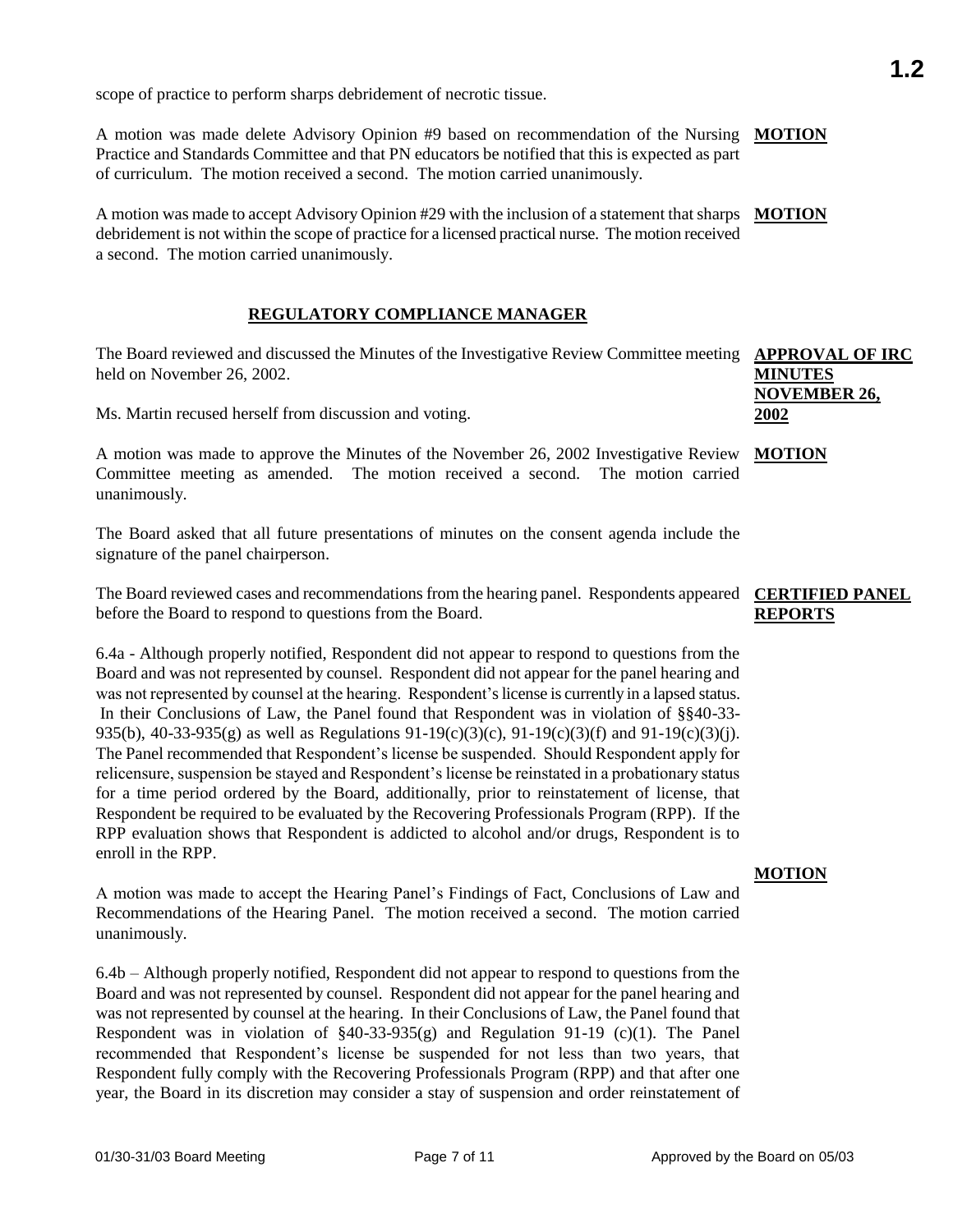Respondent's license, following positive RPP evaluation, and upon their recommendation as to the Respondent's fitness, rehabilitation and ability to safely practice nursing.

A motion was made to accept the Hearing Panel's Findings of Fact, Conclusions of Law and Recommendations of the Hearing Panel with usual monitoring requirements. The motion received a second. The motion carried unanimously.

6.4 c- Although properly notified, Respondent did not appear to respond to questions from the Board and was not represented by counsel. Respondent did not appear for the panel hearing and was not represented by counsel at the hearing. In their Conclusions of Law, the Panel found that Respondent was in violation of  $\S 40-33-935(g)$  and Regulation 91-19 (c)(1). The Panel recommended that Respondent's license be revoked.

A motion was made to accept the Hearing Panel's Findings of Fact, Conclusions of Law and Recommendations of the Hearing Panel. The motion received a second. The motion carried unanimously.

6.4 d - Respondent was properly notified and appeared without counsel to respond to questions from the Board. Mr. William R. Gibson, a Recovering Professionals Program (RPP) Recovery Specialist appeared with Respondent. In their Conclusions of Law, the Panel found that Respondent was in violation of  $\S 40-33-935(g)$  and Regulation 91-19 (c)(1). The Panel recommended that Respondent's license be suspended for a period of two years; however, that the suspension be immediately stayed and that the Respondent's license reinstated only upon the Respondent's strict compliance with the requirements of RPP, and following a written recommendation from RPP indicating that Respondent's fitness, rehabilitation and ability to safely practice nursing.

A motion was made to accept the Hearing Panel's Findings of Fact, Conclusions of Law and Recommendations. The motion received a second. The motion carried with five aye and two nay votes.

6.4 e- Respondent was properly notified of this meeting. Respondent is currently incarcerated and unable to attend this meeting.

A motion was made to continue this case until the March 2003 meeting and that the suspension be continued until such time as the case is heard. The motion received a second. The motion carried unanimously.

6.4 f- Respondent was properly notified and appeared without counsel to respond to questions from the Board. In their Conclusions of Law, the Panel found that Respondent was in violation of  $§40-33-935(b)$  and (g) as well as Regulation 91-19 (c)(1). The Panel recommended that Respondent's license be suspended for a period of one year, with an immediate stay of said suspension, and that Respondent's license be placed in a probationary status for a period of not less than one year, provided that prior to reinstatement Respondent continue to strictly comply with terms of the Recovering Professionals Program (RPP) contract, and that RPP shall evaluate the Respondent and provide the Board with written recommendation as to the Respondent's ability to safely practice nursing

A motion was made to accept the Hearing Panel's Findings of Fact, Conclusions of Law and Respondent's license be suspended for two years with an immediate stay, strict compliance with Recovering Professionals Program (RPP). The motion received a second. The motion carried

#### **MOTION**

### **MOTION**

#### **MOTION**

**MOTION**

### **MOTION**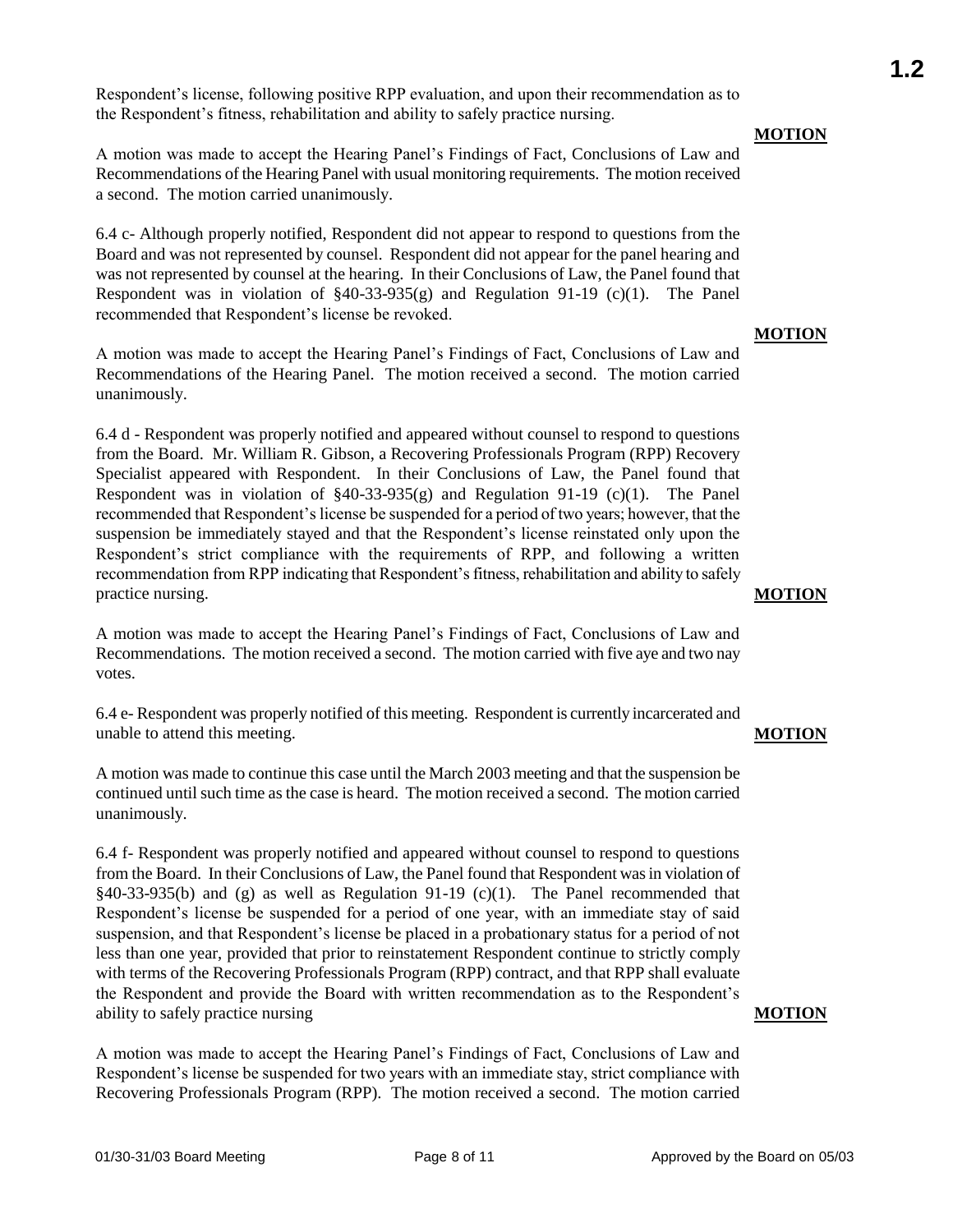unanimously.

Mr. Hayden provided the Board with regulatory compliance statistics for the period of January 2, 2002 through December 31, 2002. He reported that 492 complaints were filed with the Board in 2002 with a large number (168) of those complaints being drug related. Mr. Hayden reported that we are seeing an increase in complaints from home health. An expanded report will be provided to the Board on a quarterly basis beginning with the May 2003 meeting.

### **NURSE CONSULTANT – EDUCATION**

At their November 2002 meeting, the Board asked for more information on approval of nursing programs in other states and asked if approval of nursing education is a duplication of effort for programs approved by the National League for Nursing Accrediting Commission (NLNAC). States are still looking at pass rates for schools. Pass rates drop for candidates taking their examination for a second or longer time. Schools report that the Board's faculty to student ratio requirement helps them in getting needed faculty.

A motion was made to include enrollment and waiting list information in all future annual reports **MOTION** from approved nursing education programs. The motion received a second. The motion carried unanimously.

Ms. Bursinger provided the Board with brochures from several on-line nursing education programs. On-line nursing education programs have been discussed at National Council of State Boards of Nursing (NCSBN). There is concern that on-line programs taking the clinical sites used by in-state schools.

Because she is on the Advisory Committee for York Technical College, Ms. Martin recused YORK TECHNICAL herself from discussion and voting on this matter.

Mary Anne Laney, Program Manager for the Associate Degree Nursing Program of York **SITE VISIT** Technical College appeared before the Board to request that their site survey currently scheduled for April 2003 be changed to April 2004 and will be requesting the National League for Nursing Accrediting Commission (NLNAC) schedule their reaccredidation visit for 2004 to align the two visits. During the 2003 first year students have been admitted in the new approved program and second year students are in the old curriculum. Faculty would like a review of the new curriculum when both years are being taught.

A motion was to approve request to change the York site visit from 2003 to 2004 based upon current activity, the proposal and because there are no deficiencies in the program at present. The motion received a second. The motion carried unanimously. **MOTION**

The 2000 NCSBN profile shows that 17 boards of nursing allow candidates unlimited times within 12 month period to take the National Council Licensing Examination (NCLEX). It also shows 38 boards allow candidates to attempt the NCLEX an unlimited amount of times without **IN OTHER STATES** additional study.

Because she is interim chairperson for the Department of Nursing at South Carolina State **SC STATE**  University, Dr. Whiting recused herself from voting.

Sylvia Whiting, PhD, RN, CS, Interim Chairperson, SC State University, Department of Nursing **EDUCATION** 

**REGULATORY COMPLIANCE STATISTICS 2002**

**FOR INFORMATION: NURSING EDUCATION PROGRAMS IN OTHER STATES**

**ON-LINE NURSING EDUCATION PROGRAMS**

**COLLEGE – CHANGE IN 2003** 

**NUMBER OF NCLEX ATTEMPTS**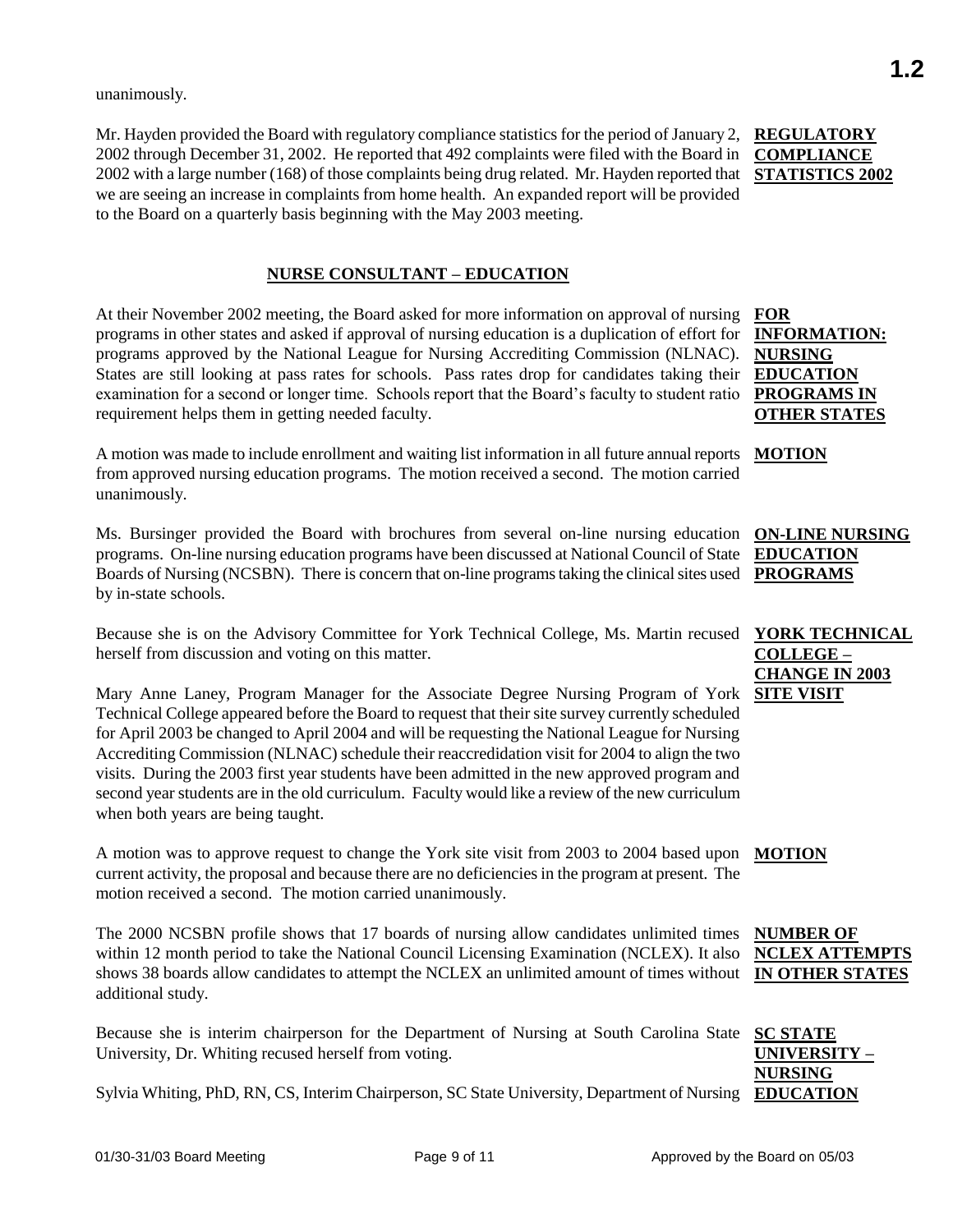appeared before the Board to presented information on their new nursing program. She reported PROGRAM that they are transitioning out the old program. The new grading will be implemented into fall requiring a 78 minimum in a nursing course as shown in the syllabi. Materials provided to each class are distinct explaining requirements. **CHANGE**

A motion was made to approve the plan for the voluntary program closure to phase out the juniors **MOTION** and seniors in the old program based upon factors presented. The motion received a second. The motion carried unanimously.

A motion was made to revise the motion to include sophomores as they phase out the old **MOTION** curriculum. The motion received a second. The motion carried unanimously.

Full proposal for the new program will be submitted as soon as possible.

Ms. Bursinger provided the Board with a copy of the 2002 National Council of State Boards of Nursing (NCSBN) Model Nursing Administrative Rules, Chapter 5 Nursing Education for their review and Reference.

### **Friday, January 31, 2002**

Examination candidates and endorsement applicants with convictions and/or prior disciplinary action appeared before the Board requesting approval of their applications. **SPECIAL** 

9.1 NCLEX-RN Candidate - Candidate was properly notified and appeared before the Board without counsel to answer questions.

A motion was made to approve licensure as an LPN with the following conditions: enter RPP, one-year probation, mental health evaluation report to Board, board approved setting including on site, on shift RN supervision, no home health, no agency employment, quarterly employer reports, and a legal aspects course within three months. The motion received a second. The motion carried with one nay vote. **MOTION**

9.2 LPN Endorsement Applicant - Applicant was properly notified and appeared before the Board without counsel to answer questions.

A motion was made allow Applicant to be endorsed as a licensed practical nurse after successful **MOTION** completion of the Greenville Technical College Refresher Course. The motion received a second. The motion carried unanimously.

9.3 LPN Endorsement Applicant - Applicant was properly notified and appeared before the Board without counsel to answer questions.

A motion was made to allow Applicant to endorse into South Carolina as licensed practice nurse **MOTION**with one-year probation and board approved setting including on site, on shift RN supervision, no home health, no agency employment, with quarterly employer reports. The motion received a second. The motion carried unanimously.

9.4 RN Endorsement Applicant. Applicant was properly notified. Applicant notified Board his/her wish to reschedule.

**NCSBN –MODEL-NURSING ADMIN. RULES–CHAPTER 5 NURSING EDUCATION**

**APPEARANCES**